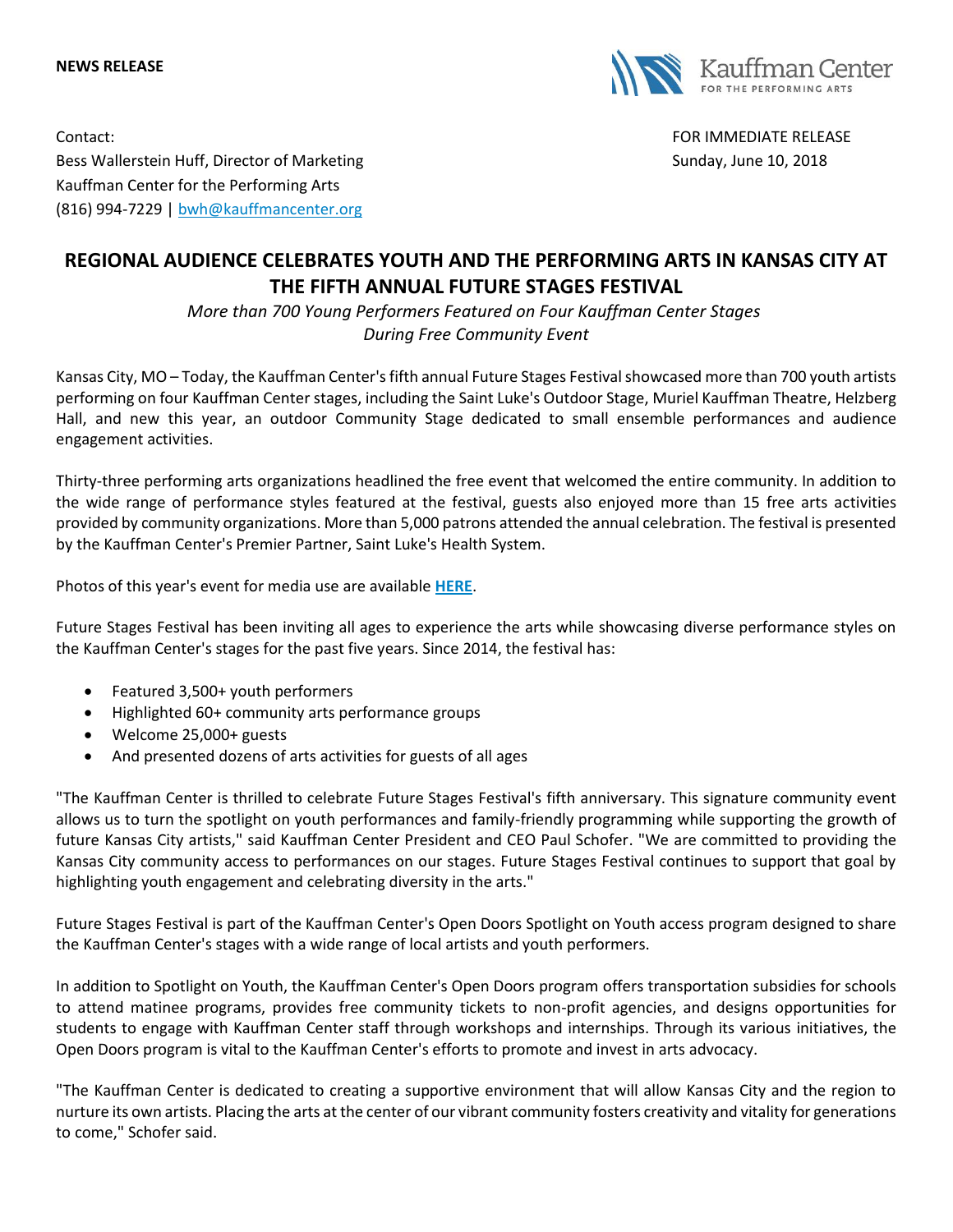Kansas City and its surrounding region is home to thousands of talented youth artists, each with dreams of performing on the big stage. Sharing the stage and spotlight with national and international performers, the Kauffman Center is committed to recognizing local youth performers' talents at this annual event. Future Stages Festival provides young people from all performing art disciplines and styles the opportunity to perform at Kansas City's most recognized performing arts venue.

## **The 2018 Future Stages Festival featured performances by:**

AileyCamp Caruthers Creative Center's Hot Stepperz Charlie Parker Memorial Jazz Ensemble Crescendo Conservatory's Crescendo in Motion Fab 4 Quartet Future Jazz KC Harmony Project KC Heart of America Shakespeare Festival: Team Shakespeare Heart of America Youth Ballet House of Dance / BEST Network ICE Studios Youth Dance Kansas City Aerial Arts Kansas City Boys Choir/Kansas City Girls Choir KC Ballet School KC Institute of Chinese Dance and Language KC Youth Percussion Ensemble KC Young Audiences Dance Students KC Young Audiences Garage Band Kristi's Academy of Dance Lawrence Ballet Theatre Lily Zhang Li Dance Academy Lyric Opera: LyriKids Metropolitan Conservatory Orchestra MTKC - SunRaise Mudra Dance Academy O'Riada Irish Dance Academy Ottawa Suzuki Strings Rhythm-scape Starlight STARS Take the Stage - Team EXCEL! The Last Carnival The Smithville Ringleaders Traditional Music Society's Soundz of Africa

#### **Arts Activities were provided by:**

American Institute of Architects Kansas City Girl Scouts of NE Kansas & NW Missouri Great American Kites & Events Heart of America Shakespeare Festival The Nelson-Atkins Museum of Arts Kansas City Ballet Kansas City Chiefs Kansas City Symphony